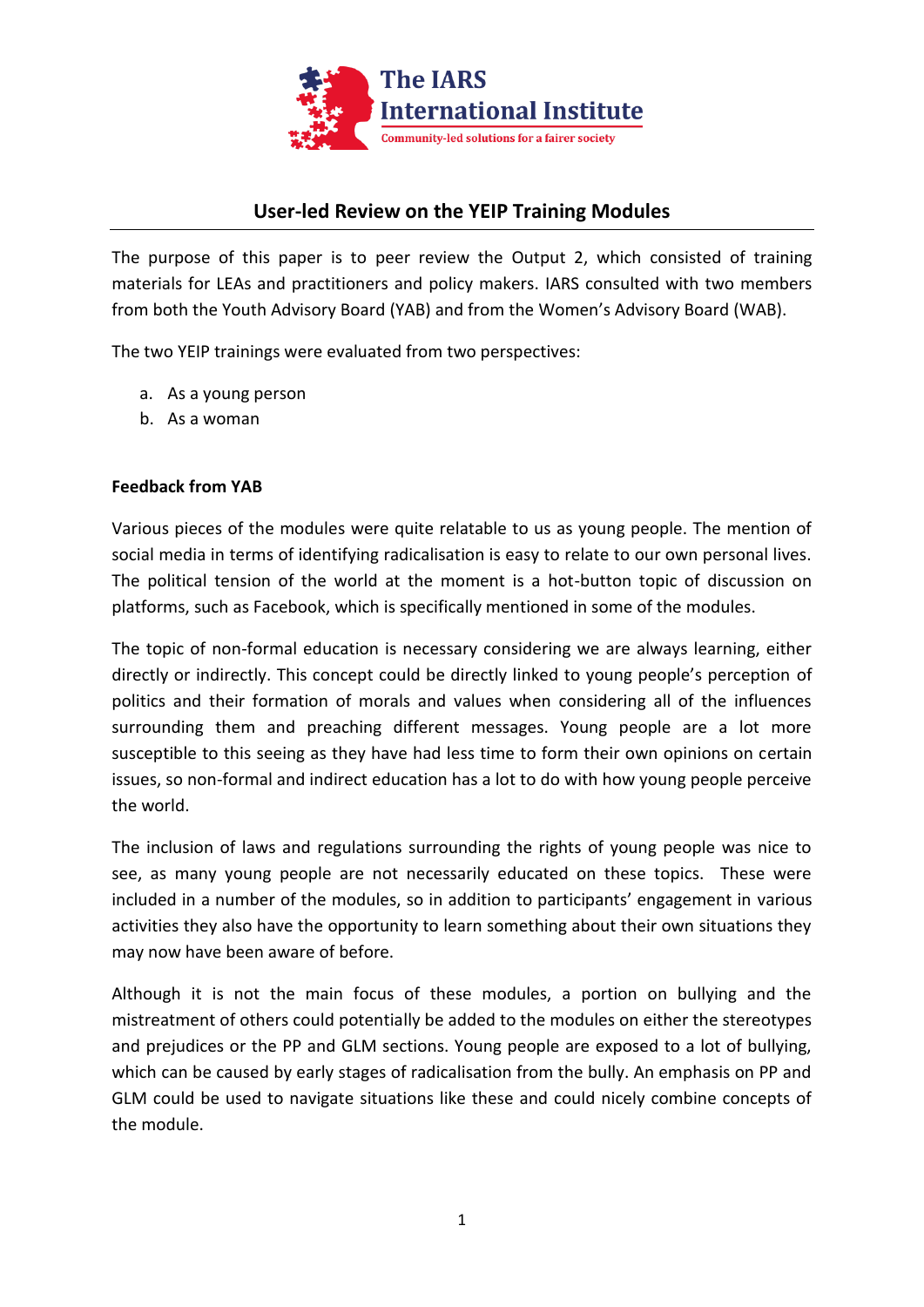Overall the modules were well-tailored towards young people, but some of the concepts could be expanded on to include more of a young peoples' perspective, seeing as the main focus of many of the modules is to educate on issues related to racial bias and radicalisation.

## **Feedback from WAB**

Almost nothing about the modules made us think through a lens of gender, seeing as it was mostly aimed towards racial bias and radicalisation. There were only a few points in the modules that specifically made us think of gender, such as the inclusion of an image from the Handmaid's Tale or the example about women being able to handle more physical pain than men.

As a woman, some of the trainings made us feel a bit confused. The topics of stereotypes, prejudice and discrimination can be applicable to gender, but after viewing the models we are still not quite sure how radicalisation relates to our life as women.

In terms of non-formal education, information could be expanded on under the scope of gender. For example, anecdotes about gender norms and the "culture of silence" could be mentioned in regards to lifelong learning. These are issues that are present in society that women must navigate through the course of their lives, so this could be a valuable piece of the module if examined.

Positive Psychology could be useful to look at through the lens of gender, specifically pertaining to issues of women's self-esteem and image. Women of all ages, but particularly young girls, face internal struggles throughout their lives because images in the media tell them how they should look, feel, and act. PP could be used to promote a healthy internal relationship for women with themselves and help shape their perspective of the world into one of positivity and personal potential.

Overall we thought that the modules missed the target when trying to appeal to women. The modules specifically addressed radicalisation through the lens of race, and many of them address topics related to young people, however a focus on gender was noticeably absent in our opinion.